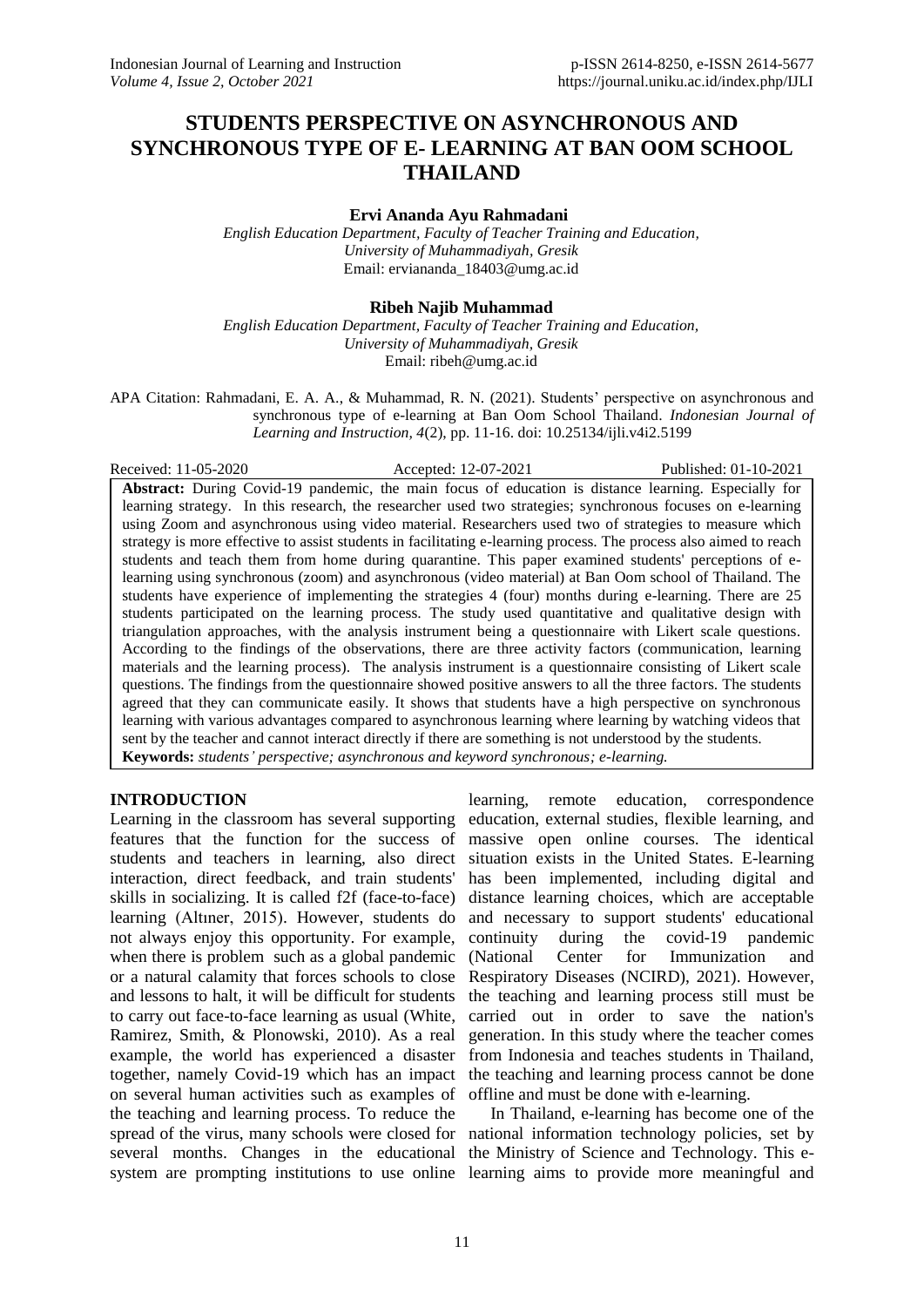### **Ervi Ananda Ayu Rahmadani & Ribeh Najib Muhammad**

*Students' perspective on asynchronous and synchronous type of e-learning at Ban Oom School Thailand*

useful (Panyajamorn, Suanmali, Chongphaisal, & Supnithi, 2018) to improve student learning the quality of education in an area that affected by a natural disaster or pandemic, causing students' difficulties in face-toface learning. Adoption of online learning, on the other hand, is fraught with difficulties. A distinct problem that educational institutions in Thailand must face is that "the language learning environment in Thailand pushes students to memorize; this is in sharp contrast to the online education strategy that exists in students' motivation and self-regulation" (Ngampornchai & Adams, 2016). By this opportunity and coincide the current conditions, Ban Oom school was one of the participates in the success of education in that area so as not to be left behind. In taking advantage of the opportunity, Ban Oom's teachers conduct the lessons first and foremost in learning foreign languages (English).

Over the years, advances in computermediated communication technology have made expanding classrooms to online students more affordable and functioning very well (Wang & Wiesemes, 2012) Learning in such an environment is commonly referred to as mixed synchronous learning (Conklina, Oyarzun, & Barreto, 2017) or synchronous learning in a that are most convenient for them. They can distributed environment (Warden, Stanworth, utilize activities in various ways such as Ren, & Warden, 2013). In Greece, we piloted a individually, in pairs, teams or groups. research with two elementary schools linked by interactive video conferencing. The participated in both intergroup (from two schools) and intragroup (from the same school) collaborative activities. It should be noted that all of these studies were conducted with students at two fixed locations only (i.e., a local classroom and a distance learning center), and some of the existing studies have explored how to engage online students located at multiple sites (Wang, Huang, & Quek, 2018). Studying on multiple sites definitely presents a varied learning experience and challenge for online students. Therefore, the teacher uses a new method, namely uploading learning materials to the learning management system and letting students download and study on their own asynchronously.

This method can be said to be good and effective if it is applied temporarily, but it is not good if the class takes place continuously (Warden et al., 2013). Online learning focuses on examining students' perspectives on distance internet-based courses that are available both learning using synchronous and asynchronous synchronously and asynchronously. Synchronous methods. learning is a type of learning that involves direct interaction between students and teachers through **METHOD**

Kohda, the use of online tools such as conferences and online chat. Likewise, researchers use synchronous learning by conducting distance learning f2f activities that utilize online platforms such as zoom and massager. Here students can interact directly with the teacher even though they are not face-to-face offline and students can also receive the material clearly because the teacher takes the time to share and interact with students about the material presented.

> However, this synchronous learning has several obstacles for Ban Oom School students where sometimes the signal is bad and also does not have a smartphone so that there are some students who cannot take synchronous classes because in the synchronous class itself all information will be conveyed directly and only once, if there is an interference signal, often students cannot receive information clearly. Asynchronous learning is a type of indirect (not simultaneous) learning that employs an autonomous learning technique. In asynchronous learning, the process is facilitated by streaming media, social media, email, discussion boards and here critical thinking is encouraged as the learner has more time to reflect, interact with content and process information conditions (Narayan, 1976)

Asynchronous learning, on the other hand, has kids a complementary and supportive role for elearners in the development of learning communities (Narayan, 1976). In short, both are useful delivery tools to aid learning, especially in contexts where face-to-face teaching is limited or impossible (Shamsudin, Hashim, & Yunus, 2019). The influence of student perceptions has been emphasized in studies examining the quality of blended learning (Wright, 2017). For example, an extensive meta-analysis study found that students' positive perceptions of blended learning were associated with significantly higher scores, and concluded that teachers using mixed learning should understand students' perceptions of online learning and how it supports global learning. Student satisfaction with online lessons has been studied extensively, and some researchers believe it plays an important role in determining the success of CALL. This paper reports on a study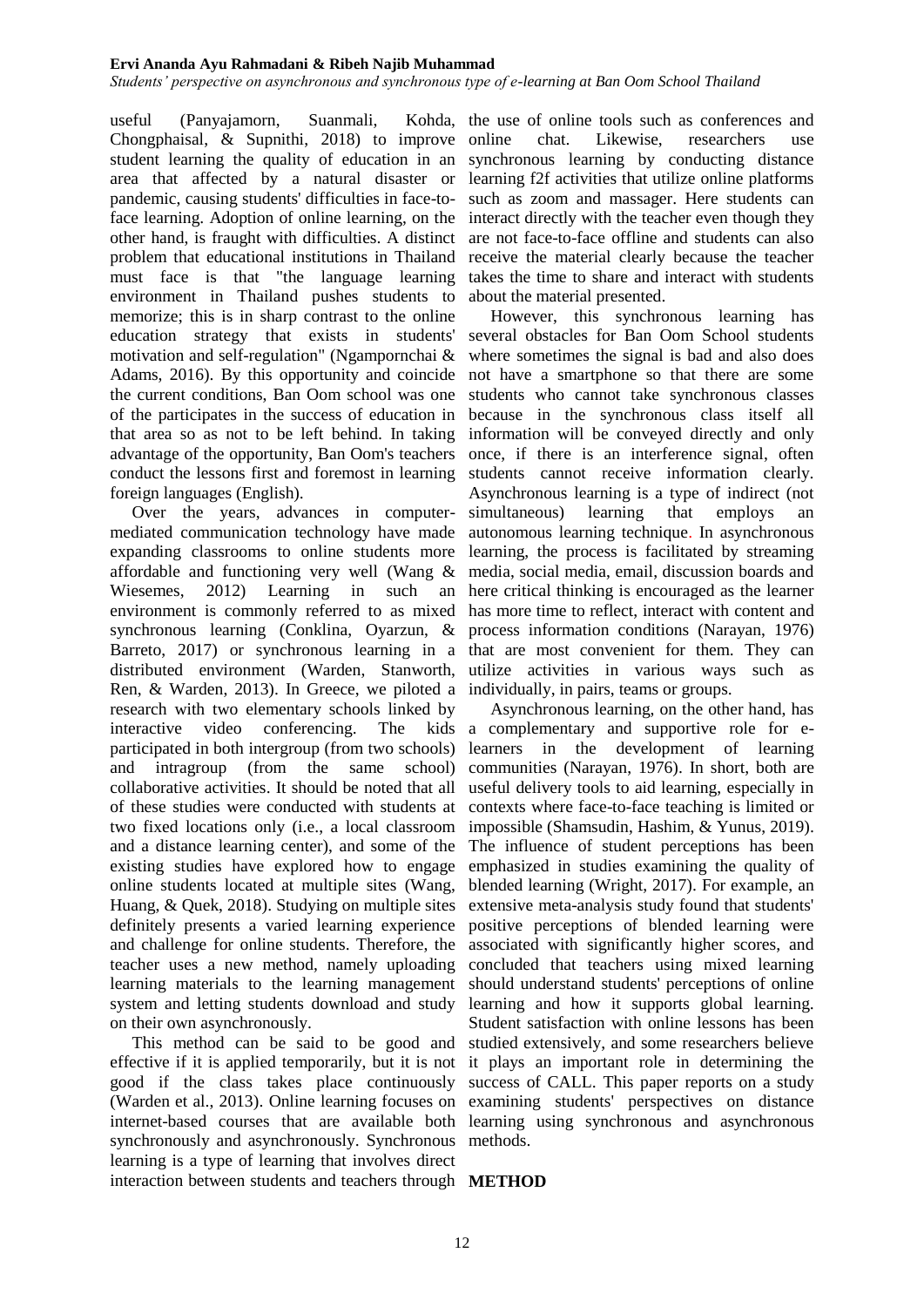The data of this paper were collected from mentioned in the reasoning of the respondents elementary school students in Ban Oom Loei (categorized and arranged by prevalence). Thailand where they were in grade 6 elementary Preference for asynchronous (video material), school. This study explores how students perceive which counts for 20% of students fall under the the application of distance learning using categories of convenience, comfort, or fun, and synchronous and asynchronous methods. Researchers applied blended e-learning because last is the percentage of students who chose both they want to know the effectivity of both learning strategy. Therefore, researchers conducted a e-learning can be synchronous or asynchronous research of the perception of students in elearning with the approach used is mix method. The study used quantitative and qualitative design approaches, with the analysis instrument being a questionnaire with Likert scale questions, dichotomous questions, and close-ended questions. Qualitative data content responses to close-ended questions. This research was conducted at the Ban Oom School in Phu Lhuang district, Loei Province, Thailand. The students consisting of grade 6 In total 25 students were invited to complete the survey and responses were received from 25 (response rate 100%).

# **RESULTS AND DISCUSSION**

*General preferences and learning types*

General preferences and modes of learning, more students demonstrate a general preference for synchronous learning (face to face via zoom) of the 25 respondents, 18 students or 72% indicated a preference for asynchronous (through video conference) with a total 5 students or 20% of students. In addition, 2 students, or 8% of the total sample, is indicated preference for students who agree with both types of lessons.

Table 1. *General preference synchronous face to face via zoom and asynchronous through video material (n=25)*

| <b>Preference lesson</b>                  | оf<br><b>Students</b> | <b>Number Percentage</b> |  |  |  |
|-------------------------------------------|-----------------------|--------------------------|--|--|--|
| Synchronous (face<br>to<br>face via zoom) | 18                    | 72%                      |  |  |  |
| Asynchronous (Through<br>video material)  | 5                     | 20%                      |  |  |  |
| both types of lessons                     |                       |                          |  |  |  |

The reasons given by students for their preference questions reveal some common statements. Students showed a preference for regularly scheduled classes, in the synchronous showed 72% The following themes were

skill enhancement (in order of prevalence). The of that lesson, the number showed 8%. Currently, according to the needs of distance learning education systems. It is estimated that the application of synchronous and asynchronous can be a reference for educators in choosing a learning model according to their needs and most importantly as a supporter of distance learning so that it can run well and make it easier for teachers and students (Öz & Kayalar, 2021). Synchronous distance learning makes virtual education into a new dimension by bringing together students and teachers in different places but in the same time, with synchronous learning classroom conditions can be said to be more effective because students can interact directly with the teachers (Kantar, İbili, Bayram, Hakkari, & Doğan, 2008). In summary, students prefer synchronous learning (by zoom), with the reasons that they gain a better understanding, more effective, more teacher's guide and help, more detailed explanation, also the class becomes more interesting and alive. The opportunity of interaction or clarifying grammatical explanations with teachers and also the lessons that are conveyed can be enjoyed and absorbed well. Several previous studies have indicated that asynchronous education, for example, is not as successful as face-to-face instruction (Choe, Scuric, Eshkol, Cruser, Arndt, Cox, Toma, Shapiro, Levis-Fitzgerald, Barnes, & Crosbie, 2019). Poor course design, poor supervision, and poor pedagogy in online teaching are possible factors leading to poor learning outcomes and low enthusiasm for this format (Choe et al., 2019).

# *Lesson types and student motivation*

The results for close ended questions about student motivation and different lessons generally revealed that that students feel more motivated during asynchronous learning (by video material).

Tabel 2. *Motivation and lesson types of asynchronous learning (n=25)* **Likert Scale Response (%)**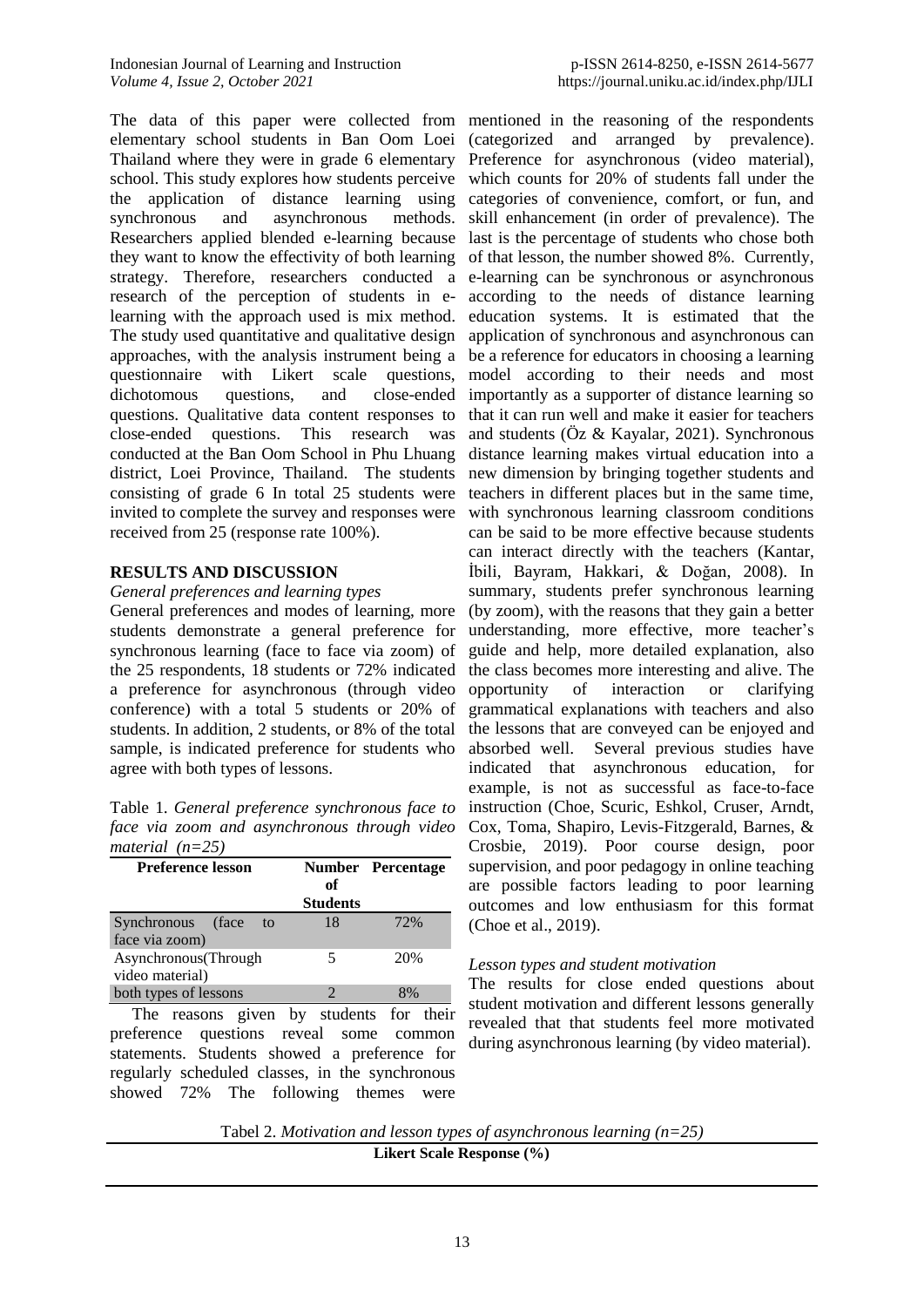### **Ervi Ananda Ayu Rahmadani & Ribeh Najib Muhammad**

*Students' perspective on asynchronous and synchronous type of e-learning at Ban Oom School Thailand*

| <b>Indicator Items</b>                                     | Statement                                                                                                                                           | Strongly                 |                | Agree                       |                | Disagree |      | Strongly       |      |
|------------------------------------------------------------|-----------------------------------------------------------------------------------------------------------------------------------------------------|--------------------------|----------------|-----------------------------|----------------|----------|------|----------------|------|
|                                                            |                                                                                                                                                     | Agree                    |                |                             |                |          |      | disagree       |      |
|                                                            |                                                                                                                                                     | N                        | $\%$           | N                           | $\%$           | N        | $\%$ | $\mathbf N$    | $\%$ |
| Motivation<br>Asynchronous reminder<br>for<br>lesson(Video | higher 1. I get<br>announcement<br><b>or</b><br>communicated<br>in<br>asynchronous learning.                                                        | ÷,                       | $\theta$       |                             | $\Omega$       | 15       | 60   | 10             | 40   |
| material)                                                  | 2. I can communicate easily in<br>communication<br>spoken<br>with<br>my teacher in<br>asynchronous<br>learning.                                     | $\overline{\phantom{a}}$ | $\Omega$       |                             | $\overline{0}$ | 14       | 56   | 11             | 44   |
|                                                            | 3. I get feedback<br>on<br>my<br>learning<br>progress<br>from<br>my<br>teacher in asynchronous learning.                                            |                          | $\overline{0}$ |                             | $\Omega$       | 18       | 72   | $\overline{7}$ | 28   |
|                                                            | ask<br>$\mathbf{4}$ .<br>can<br>and<br>L<br>answer<br>questions with my teacher in<br>asynchronous learning.                                        |                          | $\overline{0}$ |                             | $\overline{0}$ | 12       | 48   | 13             | 52   |
|                                                            | $5. \quad I$<br>communicate<br>can<br>and<br>discuss the lessons easier<br>and<br>better with my classmates in<br>break out meeting.                |                          | $\theta$       |                             | $\Omega$       | 19       | 76   | 6              | 24   |
|                                                            | I<br>can<br>6.<br>communicate<br>and<br>discuss the<br>lessons easier<br>and<br>better with my lecturer in one<br>screen compared to online meeting |                          | $\theta$       |                             | $\Omega$       | 16       | 64   | 9              | 36   |
|                                                            | Communication<br>with<br>7 <sub>1</sub><br>my<br>teacher in one screen of meeting is<br>the same as communication in<br>face-to-face meeting.       |                          | $\theta$       |                             | $\Omega$       | 11       | 44   | 14             | 56   |
|                                                            | 8. I can understand the lessons<br>given in asynchronous learning                                                                                   | 3                        | 12             |                             | $\Omega$       | 10       | 40   | 12             | 48   |
|                                                            | 9. I can get the lesson materials<br>easily in asynchronous learning                                                                                | Ξ                        | $\Omega$       | $\mathcal{D}_{\mathcal{L}}$ | 8              | 13       | 52   | 12             | 48   |
|                                                            | 10. I can have an ice breaker in<br>asynchronous learning.                                                                                          |                          | $\theta$       |                             | $\overline{0}$ | 8        | 32   | 17             | 68   |

students and teacher activity during observation. easily to get the lesson materials by asynchronous The aspects are: communication, materials, & learning (8% agree). Students easy to get the study process.

*Communication*. By the factor of communication, there is no participant responded with satisfaction when they are treated by asynchronous learning. The result of the data above showed by the statement number 2, 5, 6, & 10 that the students who had perception on asynchronous are effective on communication (0% strongly agree & 0% agree). They could not interact with the teacher, they only watched the video material that sent by the teacher.

Lesson material. The next factor is about synchronous (by Zoom). lesson material that the students use on this

There are three aspects that showed the Learning. By the data above showed that students material because they can play the video more than 2 times.

> *Study process.* In the asynchronous learning, students can understand the lesson given by video material because without teacher guidance they can look the video many times. It showed by the data there are 12% students who strongly agreed with this learning.

> The results of close ended questions about student motivation and different lessons reveal in general that students feel more motivated during

Tabel 3. *Motivation and lesson types of synchronous learning (n=25)*

|      | <b>Likert Scale Responses</b> (%) |                   |       |          |                      |  |  |  |  |
|------|-----------------------------------|-------------------|-------|----------|----------------------|--|--|--|--|
| Item | Statement                         | Strongly<br>Agree | Agree | Disagree | Strongly<br>disagree |  |  |  |  |
|      |                                   |                   |       |          |                      |  |  |  |  |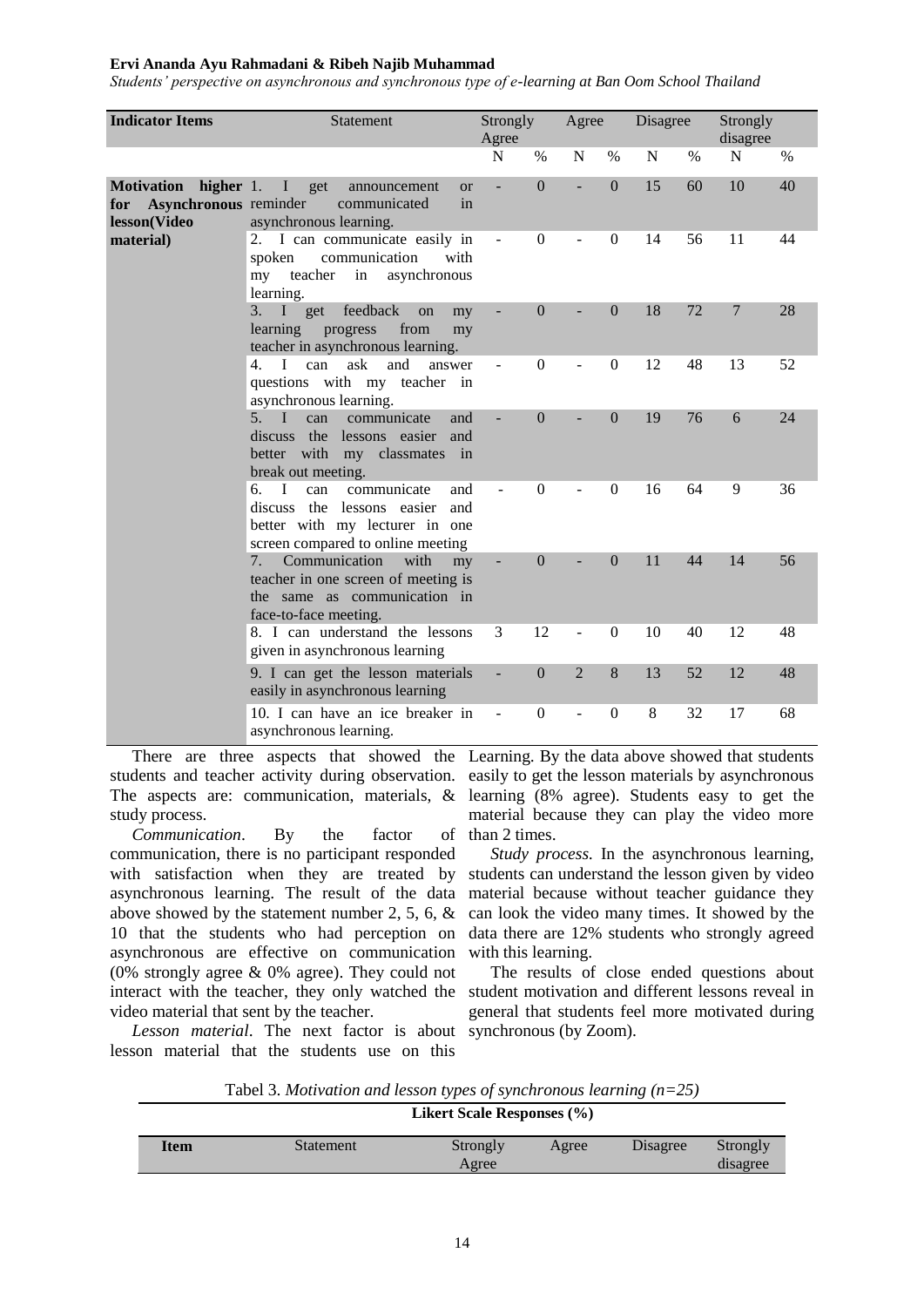|                    |                                                                                                                                 | N  | $\%$ | N  | $\%$ | N              | $\frac{0}{0}$  | N | $\%$     |
|--------------------|---------------------------------------------------------------------------------------------------------------------------------|----|------|----|------|----------------|----------------|---|----------|
| $\mathbf n$<br>for | <b>Motivatio</b> 1. I get announcement or<br>higher reminder communicated in<br>synchronous learning.                           | 15 | 60   | 10 | 40   |                | $\Omega$       |   | $\Omega$ |
| synchron<br>ous    | 2. I can communicate easily in<br>communication<br>spoken<br>with<br>my teacher<br>in synchronous<br>learning.                  | 18 | 72   | 6  | 24   | 1              | $\overline{4}$ |   | $\theta$ |
|                    | 3. I get the feedback on my<br>learning<br>from<br>progress<br>my<br>teacher in synchronous learning.                           | 14 | 56   | 9  | 36   | $\overline{2}$ | 8              |   | 0        |
|                    | ask<br>and<br>can<br>$\mathbf{4}$ .<br>$\mathbf{I}$<br>answer<br>questions with my teacher in<br>synchronous learning.          | 16 | 64   | 9  | 36   |                | $\Omega$       |   | $\Omega$ |
|                    | 5. I can<br>communicate<br>and<br>discuss the lessons easier<br>and<br>with my<br>friends<br>better<br>in<br>break out meeting. | 18 | 72   | 6  | 24   | 1              | $\overline{4}$ |   | $\theta$ |
|                    | 6. I can communicate privately by<br>room chat with my teacher and<br>friend<br>during<br>learning<br>my<br>activity.           | 16 | 64   | 8  | 32   | 1              | 4              |   | $\Omega$ |
|                    | 7. I can collaborate with my<br>friend on the break out room.                                                                   | 15 | 60   | 10 | 40   |                | $\Omega$       |   | $\Omega$ |
|                    | 8. I can understand the lessons<br>given in synchronous learning.                                                               | 16 | 64   | 9  | 36   |                | $\Omega$       |   | $\Omega$ |
|                    | 9. I can get the lesson materials<br>easily in synchronous learning.                                                            | 13 | 52   | 12 | 48   |                | $\Omega$       |   | $\Omega$ |
|                    | 10. I can have an ice breaker in<br>synchronous learning.                                                                       | 12 | 48   | 13 | 52   |                | $\Omega$       |   | $\Omega$ |

There are three aspects that showed the students and teacher activity during observation. The aspects are: communication, materials, & study process.

# *Communication*

Based on the factor of communication, most of *Lesson material* the participants responded with satisfaction of synchronous learning. More than 70% of participants agreed that they could communicate on one screen with the teacher also their friend by break out room. The result of the table shows that learning activity using synchronous which exactly focus on communication, students are able to communicate with the teacher, it showed the number inside of the table (72% strongly agreed, 24% agreed). In addition, learning activity using synchronous can transfer the lessons easier also easier in sharing with their friends in break out meeting. It showed the number of the table (72% strongly agreed & agreed, 24% agreed). Students also can communicate privately when they need to ask something or they need to talk with the teacher by room chat during learning activity, the number by the table showed (64% strongly agreed & 32% agreed). (48% strongly agreed & 52% *Study process*

agreed) shows that with synchronous learning students can also carry out activities before the material is delivered, greet each other during break time, and communicate freely when the teacher has not entered the Zoom room.

The next factor is about lesson material on this learning. The question was about how the access to the learning material. (60% strongly agreed  $\&$ 40% agreed) that the students easily to get announcement by the teacher. The roles or the instruction that informed to the students during learning activity. (56% strongly agreed & 36% agreed) that student easily got a feedback when they made mistakes or had something to fix on their works, so they had a good progress during the way of learning. By synchronous lesson student also easily to get the material when the teacher delivered the material, direct explanation makes the student focus on what the teacher said also explained. This statement proved by the students' number of statement (52% strongly & 48% agree).